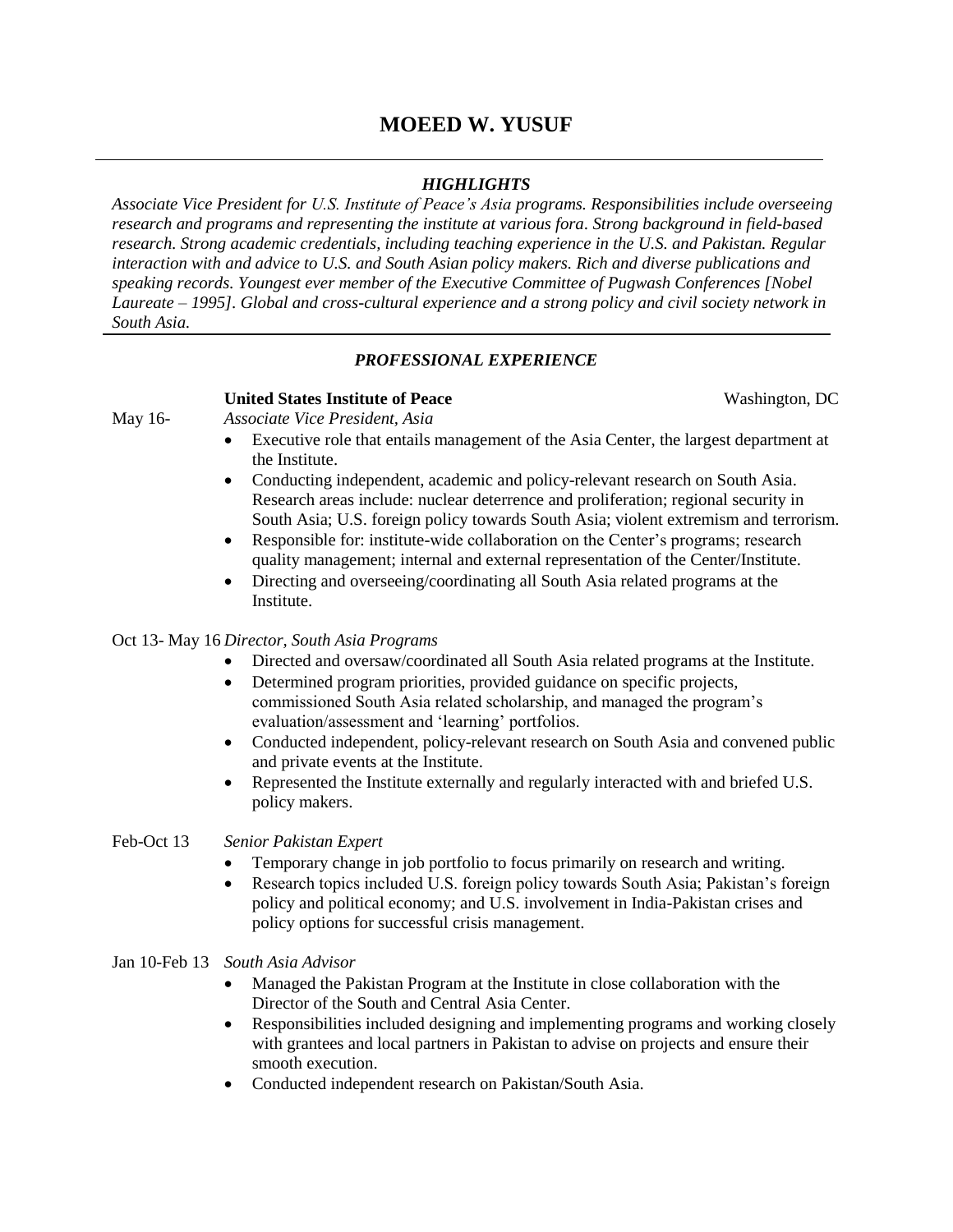## Jun 08- Dec 09 **Pardee School of Global Studies**, **Boston University** Boston, MA

*Fellow,* Fredrick S. Pardee Center for the Study of the Longer Range Future

- Researched issues related to South Asian strategic affairs and political economy of development.
- Project Co-Director: *South Asia 2060: Envisioning Regional Futures.* The project culminated in a co-edited book (Anthem Press, 2013).

# Nov 08-Dec 09 **J.F.K School of Government, Harvard University** Cambridge, MA

*Research Fellow,* Mossavar-Rahmani Center for Business and Government

- Worked at the Consortium for Energy Policy Research hosted by the Mossavar-Rahmani Center.
- Helped design graduate courses in Energy Policy and Geopolitics of Energy.
- Advised Kennedy school graduate students working on energy policy projects and on South Asia for two graduate level seminars.

# May 07-Dec 09 **Strategic and Economic Policy Research (Pvt. Ltd.)** Islamabad, Pakistan

*Research Fellow* 

- One of the founding Directors of this private sector economic and strategic consultancy firm.
- Led a number of independent and team-based consultancies on issues of strategic and economic importance to Pakistan and the South Asian region.

# Jun-Aug 07 **Brookings Institution** Washington, DC

*Special Guest* 

- Led a project on the future of nuclear weapons proliferation and second age nuclear powers.
- Wrote several commentaries on Pakistan-US relations; Pakistan"s role in the War on Terror; and the safety and security of Pakistan's nuclear weapons.
- Wrote monograph length manuscripts on "Predicting Proliferation: The History of the Future of Nuclear Weapons" and " Potential for Youth Radicalization in Pakistan."

# Jan 04-Apr 07 **Sustainable Development Policy Institute** Islamabad, Pakistan

*Expert on Economic Policy*

- Worked closely with colleagues across the Institute to conceptualize, design, implement, and oversee a number of survey-based research projects that required direct involvement in household-level fieldwork, focus group discussions, and elite and policy interviews across Pakistan.
- Researched political economy, sustainable development and security issues related to South Asia and published regularly in policy and media/press outlets.
- Projects included political economy of development in Pakistan; domestic, regional and bilateral trade; the Kashmir conflict; India"s role in the Indian Ocean; South Asian nuclear rivalry; and U.S. policy towards South Asia.

# *SELECT CONSULTING EXPERIENCE*

*World Bank,* Pakistan, Dec-Apr 2017-18; *Sungi Development Foundation/Ministry of Environment*, Pakistan, Sep-Dec 07; *Asian Development Bank*, Pakistan, Aug 06-Jan 07; *Innovative Development Strategies*, Islamabad, Pakistan, Aug 06-May 07; *UNESCO* (sub-contracted), Pakistan, Aug-Sep 06.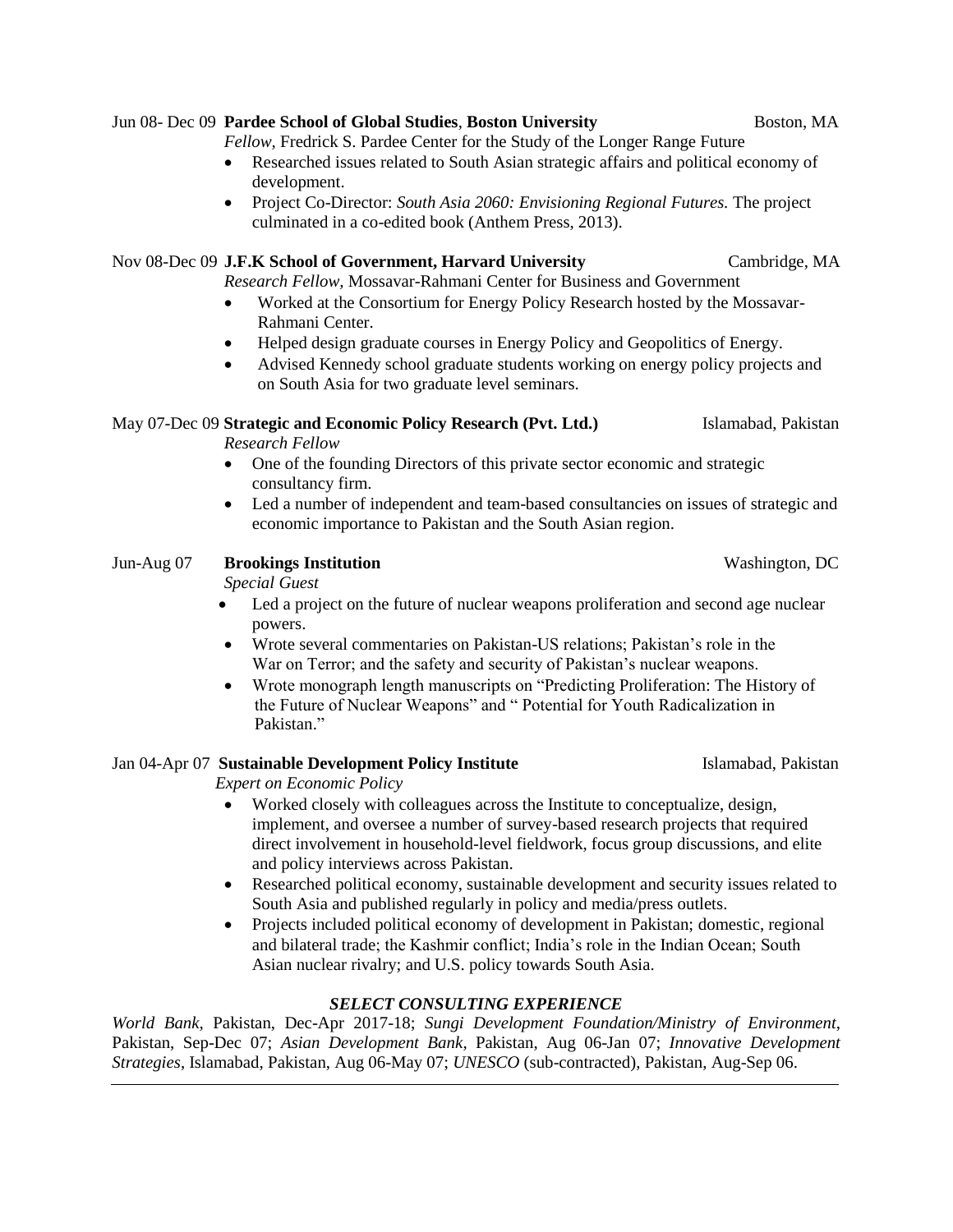|                  | Slated [dependent on enrollment] to teach an advanced graduate course on<br>"Peacebuilding and Conflict Resolution" at the Elliott School of International Affairs.                                                                                                                                                                                                                                                                                                                                                                                                                                                                                                                                                                                                                                                                                                                                                                                                                                                                                                                                                                                                                                                                                                                                                                                                                                                                                                                                                                                                                                                                 |
|------------------|-------------------------------------------------------------------------------------------------------------------------------------------------------------------------------------------------------------------------------------------------------------------------------------------------------------------------------------------------------------------------------------------------------------------------------------------------------------------------------------------------------------------------------------------------------------------------------------------------------------------------------------------------------------------------------------------------------------------------------------------------------------------------------------------------------------------------------------------------------------------------------------------------------------------------------------------------------------------------------------------------------------------------------------------------------------------------------------------------------------------------------------------------------------------------------------------------------------------------------------------------------------------------------------------------------------------------------------------------------------------------------------------------------------------------------------------------------------------------------------------------------------------------------------------------------------------------------------------------------------------------------------|
| 2009             | <b>Boston University</b><br>Boston, MA<br><b>Instructor</b>                                                                                                                                                                                                                                                                                                                                                                                                                                                                                                                                                                                                                                                                                                                                                                                                                                                                                                                                                                                                                                                                                                                                                                                                                                                                                                                                                                                                                                                                                                                                                                         |
|                  | Taught undergraduate courses on "International Political Economy" and<br>"Introduction to Political Science" at the Departments of International Relations and<br>Political Science.                                                                                                                                                                                                                                                                                                                                                                                                                                                                                                                                                                                                                                                                                                                                                                                                                                                                                                                                                                                                                                                                                                                                                                                                                                                                                                                                                                                                                                                |
|                  | Fall 07-Spr 09 Boston University<br>Boston, MA<br><b>Teaching Fellow</b><br>Led undergraduate courses on "Introduction to International Relations" and<br>"American Politics" on a self-designed discussion format at the Department of                                                                                                                                                                                                                                                                                                                                                                                                                                                                                                                                                                                                                                                                                                                                                                                                                                                                                                                                                                                                                                                                                                                                                                                                                                                                                                                                                                                             |
| <b>Fall 2006</b> | Political Science.<br><b>Quaid-i-Azam University</b><br>Islamabad, Pakistan<br>Visiting Lecturer<br>Taught a graduate level course on "Defense Economics" at the Department of<br>Defense and Strategic Studies, Quaid-i-Azam University.                                                                                                                                                                                                                                                                                                                                                                                                                                                                                                                                                                                                                                                                                                                                                                                                                                                                                                                                                                                                                                                                                                                                                                                                                                                                                                                                                                                           |
|                  | <b>PROFESSIONAL MEMBERSHIPS</b><br><b>International Studies Association</b><br>٠<br>American Political Science Association<br>٠<br>International Political Science Association (Former co-convener, Research<br>٠<br>Committee on Military Rule and Democratization in the Third World)<br>Pugwash Conferences on Science and World Affairs<br>$\bullet$<br>South Asian Network for Development and Environmental Economics<br>$\bullet$<br><b>GOVERNING BODY/ADVISORY /TASK FORCE ROLES</b><br>Member, Board of Governors, Leadership for Environment and Development<br>٠<br>(LEAD), Pakistan, 2018-present.<br>Member, Board of Governors, Central Asia Institute, 2016-present.<br>٠<br>Youngest ever member of the Executive Committee of Pugwash Conferences on<br>Science and World Affairs Council [Nobel Laureate - 1995], 2013-present.<br>Member, Board of Advisors, Institute for Policy Reforms, Pakistan, 2013-present.<br>Member, Advisory Council for Henry L. Stimson Center's South Asian Scientists<br>Fellowship Program, 2013-15.<br>Member, Advisory Committee for Asia's Society's India-Pakistan Regional Young<br>$\bullet$<br>Leaders Initiative, 2012-14.<br>Member, Board of Governors, Regional Peace Institute, Pakistan, 2013-2014.<br>٠<br>Member of the Government of Pakistan's Medium Term Development Framework<br>$\bullet$<br>2005-2010 expert panel/working group on poverty reduction.<br>Member of the Advisory Panel for a WWF, World Bank, and Netherlands Ministry<br>$\bullet$<br>of Foreign Affairs global project on "Trade Liberalization, Rural Poverty and<br>Environment," 2005. |

#### *TEACHING EXPERIENCE*

Summer 2018 **George Washington University Washington, D.C.** 

*Visiting Faculty*

Slated [dependent on enrollment] to teach an advanced graduate course on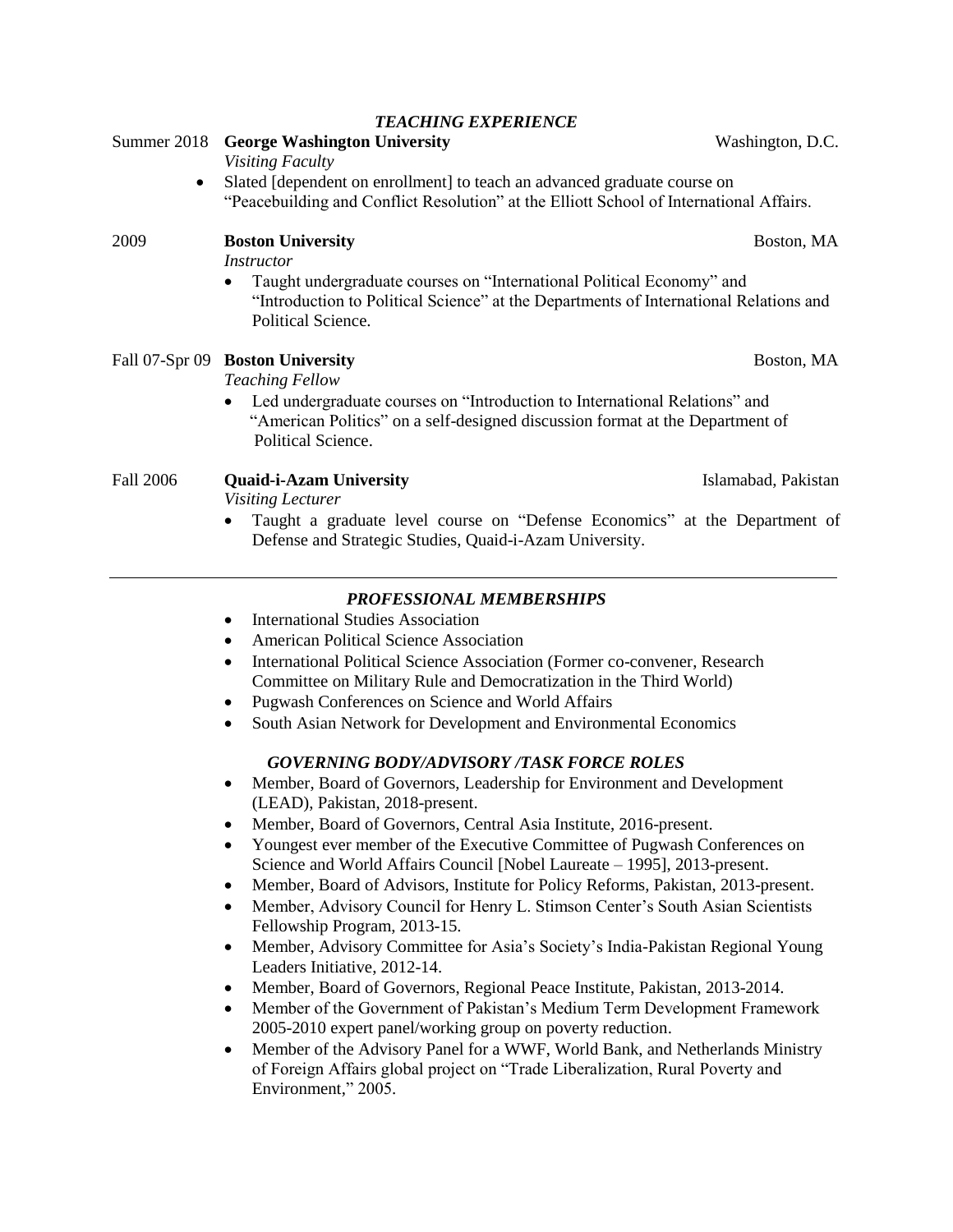- Member of senior policy working groups. Recent ones include: Century Foundation"s working group on Pakistan-U.S. relations; New America Foundation and Naval War College's Study Group on Pakistan; Center for Global Development's Study Group on U.S. Development Strategy in Pakistan; Asia Society"s Pakistan 2020 Study Group; U.S. Institute of Peace and Center for American Progress"s working group on Afghanistan and Pakistan.
- Member of a number of prominent Track-1.5/II dialogues on India-Pakistan and Pakistan-U.S. relations.

## *EDUCATION*

### **Boston University Boston, MA**

*Doctorate of Philosophy in Political Science*

- $\bullet$  GPA: 4.0/4.0
- Functional concentration: International Relations, Comparative Politics | Regional Concentration: South Asia.
- Dissertation: "Brokered Bargaining: Nuclear Crises between Middle Powers." The dissertation studies third party roles in nuclear crisis behavior with a specific focus on the U.S., India, and Pakistan. It proposes a fresh model and theory of "brokered bargaining."
- Nominated by Boston University for the CGS/Pro Quest Distinguished Dissertation Award as the University"s best social science dissertation between 2012-14.

### **Boston University Boston, MA**

*Master of Arts in International Relations* 

- $\bullet$  GPA: 3.96/4.0
- Functional concentration: International Relations | South Asia
- Thesis: Pakistan"s Nuclear Policy: Where is it Headed?

## **Shorter College Rome, GA**

*Bachelor of Business Administration*

- GPA: 3.93/4.0
- Concentration: Management and Economics.
- Senior thesis: The Road to September 11, 2001 and Beyond.

#### *HONORS*

- Inducted in Marquis Who's Who in the World 2017.
- Boston University Dean"s Award for Continuing Students, 2010-11.
- Boston University Graduate Research Abroad Fellowship, 2009-10.
- Boston University Outstanding Teaching Fellow Award, 2008-09.
- Boston University Department of Political Science Fellowship, 2007-11.
- Pi Gamma Mu International Honor Society annual alumni scholarship, 2002.
- Presidential Award for Academic Excellence, Shorter College, 1999-2002.
- Dean"s List at Shorter College, 1999-2002.
- Recognized by the Who's Who Among Students in American Universities  $\&$ Colleges for outstanding Academic and Extra-curricular achievements, 2002.
- NAIA Academic All-American, 2001-02.
- The Charles C. Thompson Award presented to an outstanding student of Economics, Shorter College, April 2001.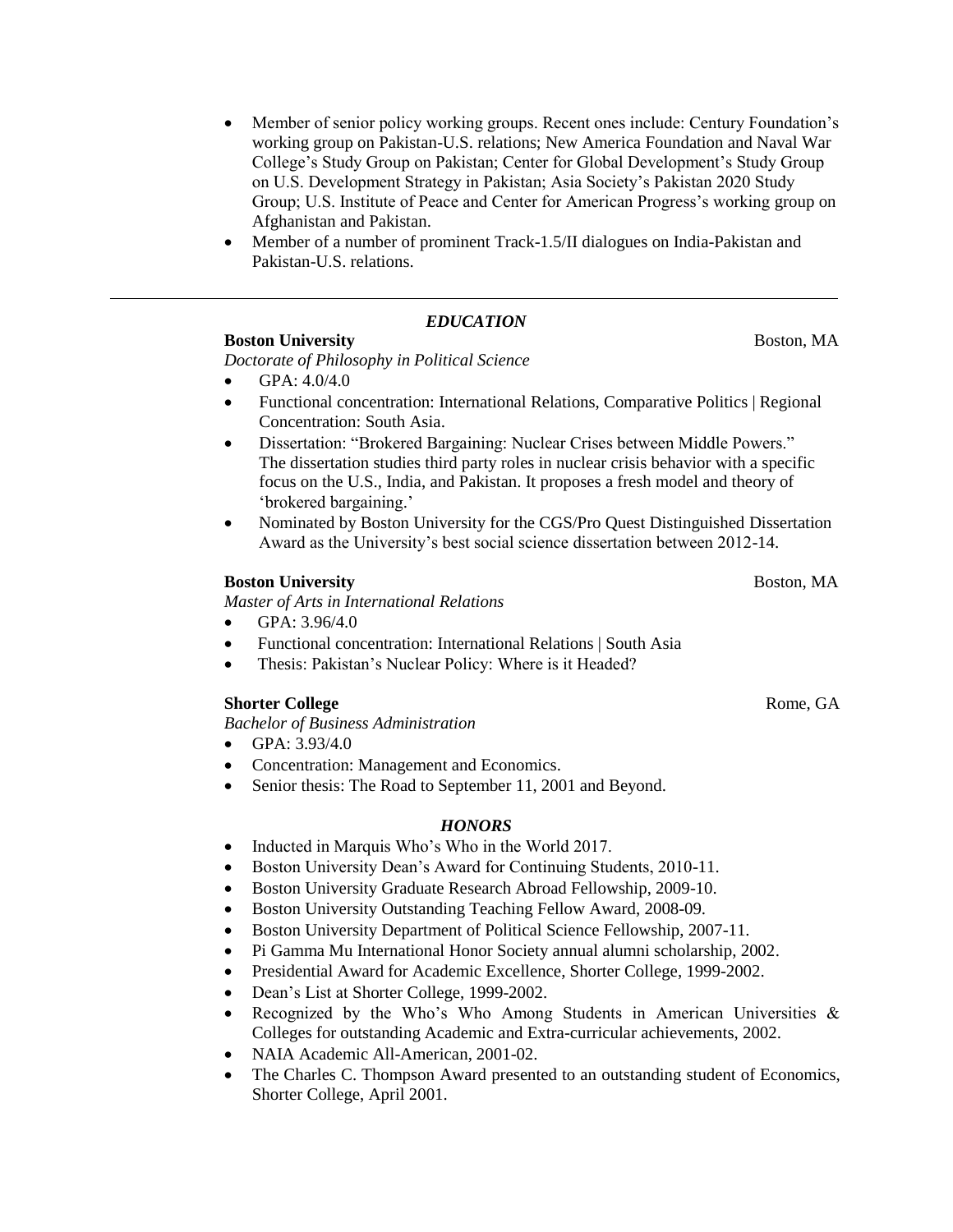- Member of Pi Gamma Mu International Honor Society.
- Member of Alpha Chi National Honor Society.
- Member of Alpha Sigma Sophomore Honor Society.

## *SELECT PUBLICATIONS*

#### Books

Yusuf, Moeed, *Brokering Peace in Nuclear Environments: U.S. Crisis Management in South Asia* (Stanford: Stanford University Press, 2018).

Yusuf, Moeed, ed., *Pakistan's Counterterrorism Challenge* (Washington, D.C.: Georgetown Press, 2014).

Yusuf, Moeed, ed., *Insurgencies and Counter-insurgencies in South Asia: Through a Peacebuilding Lens*  (Washington, D.C.: United States Institute of Peace Press, 2014).

Najam, Adil and Moeed Yusuf, eds., *South Asia 2060: Envisioning Regional Futures* (London: Anthem Publishing, 2013).

Smith, Scott, Moeed Yusuf, and Colin Cookman, eds., *Getting it Right in Afghanistan* (Washington, D.C.: United States Institute of Peace Press, 2013).

### Book/Compendium chapters

Yusuf, Moeed, "Pakistan"s View of Security in the Indian Ocean" in John Garofano and Andrea J. Dew, eds., *Deep Currents and Rising Tides: The Indian Ocean and International Security* (Washington, D.C.: Georgetown University Press, 2013).

Yusuf, Moeed, "The Intersection of Development, Politics, and Security" in Anita Weiss and Saba Gul Khattak, eds., *Development Challenges Confronting Pakistan* (Sterling: Kumarian Press, 2013).

Yusuf, Moeed, "Youth and the Future" in Stephen P. Cohen and others. *The Future of Pakistan* (Washington, D.C.: The Brookings Institution, 2011).

Yusuf, Moeed, "Pakistan-U.S. Relations: An Inconvenient Partnership of Convenience" in Ashutosh Misra and Michael Clarke, eds., *Pakistan's Stability Paradox* (London: Routledge: 2011).

Yusuf, Moeed, "A Society on the Precipice? Examining the Prospects of Youth Radicalization in Pakistan" in Michael Kugelman and Robert M. Hathaway, eds., *Reaping the Dividend: Overcoming Pakistan's Demographic Challenges* (Washington, D.C.: Woodrow Wilson Press, 2011).

Khan, Shanza and Moeed Yusuf, "Education as a Strategic Imperative" in Maleeha Lodhi, ed., *Pakistan: Beyond 'The Crisis State'* (London: C Hurst & Co, 2011).

Yusuf, Moeed and K. Banuri, "India"s Quest for Ballistic Missile Defense: A Slippery Slope" in Subrata Ghoshroy and Gotz Neuneck, eds., *South Asia at a Crossroads: Conflict or Cooperation in the Age of Nuclear Weapons, Missile Defense, and Space Rivalries* (Hamburg: Nomos, 2010).

Khan, S.R, Moeed Yusuf, Faisal Haq Shaheen, and Azka Tanveer, "Regional Trade Agreements in South Asia: Trade and Conflict Linkages" in Shaheen Rafi Khan, ed., *Regional Trade Integration and Conflict Resolution: Southern Perspectives* (London: Routledge, 2008).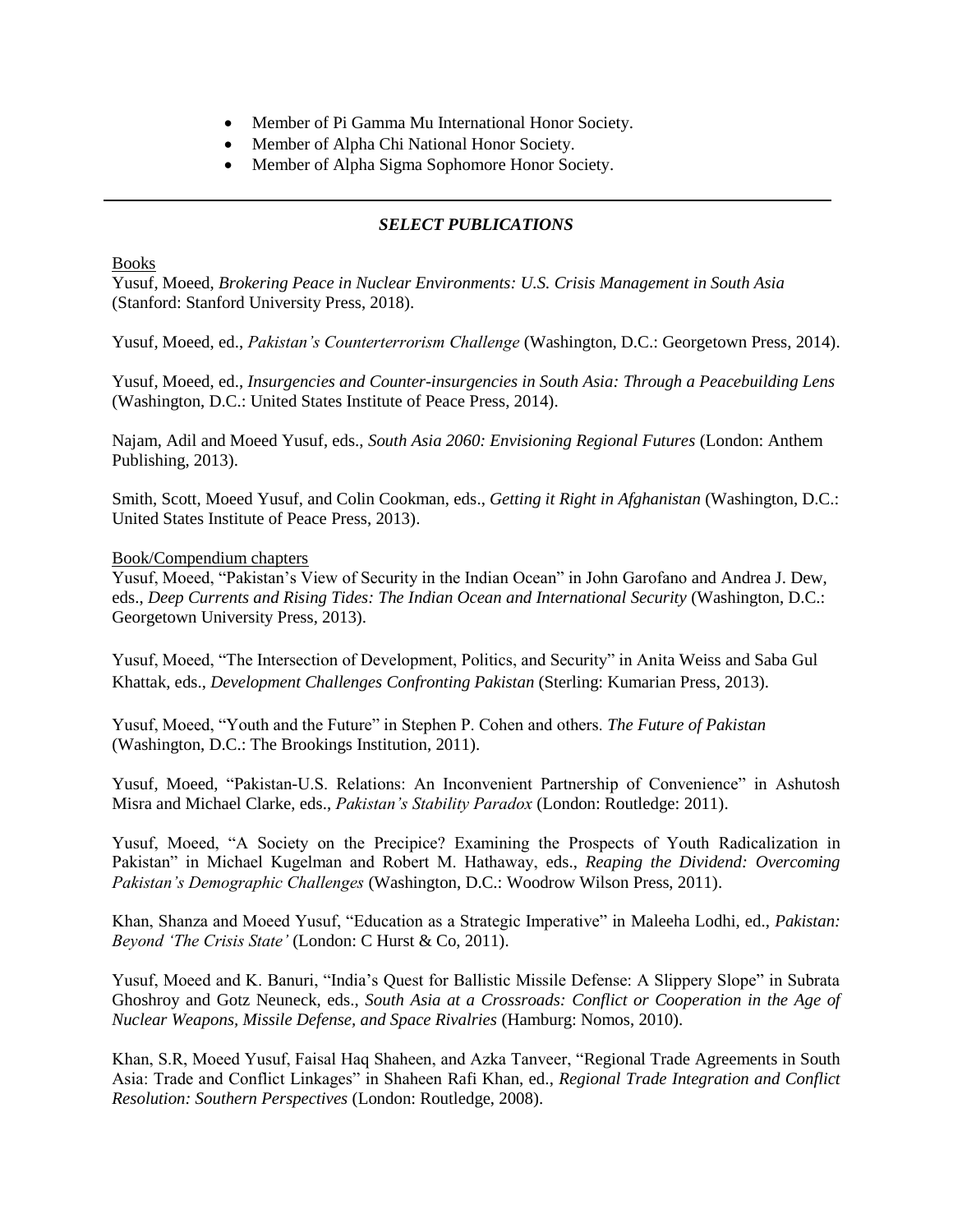Khan, S.R, Faisal Haq Shaheen, and Moeed Yusuf, "Managing Conflict through Trade: The Case of Pakistan and India" in Shaheen Rafi Khan, ed., *Regional Trade Integration and Conflict Resolution: Southern Perspectives* (London: Routledge, 2008).

Khan, S.R., Moeed Yusuf, Shahbaz Bokhari, and Shoaib Aziz, "Quantifying Informal Trade Between Pakistan and India" in Z.F. Naqvi and P. Schuler, eds., *The Challenges and Potential of Pakistan-India Trade* (Washington, D.C.: The World Bank, 2007).

### Journal publications

Yusuf, Moeed, "A Marriage Estranged: The Strategic Disconnect between Pakistan and the United States," *Asia Policy*, No. 24, July 2017.

Yusuf, Moeed and Jason Kirk, "Keeping an Eye on South Asian Skies: America"s Pivotal Deterrence in Nuclearized India-Pakistan Crises," *Contemporary Security Policy,* Vol.37, No.2, 2016.

Yusuf, Moeed, "Getting Pakistan to Act Against Militant Sanctuaries: Helping Pakistan to Help Itself," *Journal of International Peace Operations*, Vol.7, No.4, July-August 2011.

Yusuf, Moeed and Adil Najam, "Kashmir: Ripe for Resolution?" *Third World Quarterly*, Vol.30, No.8, December 2009.

Yusuf, Moeed, "Forest Management in Pakistan: A Legal and Institutional Analysis," *Journal of Law and Sustainable Development Policy*, Vol.5, No.1, 2009.

Yusuf, Moeed, "Rational Institutional Design, Perverse Incentives, and the US-Pakistan Relationship post-9/11," *Defense Against Terrorism Review*, Vol.2, No.1, Spring 2009.

Yusuf, Moeed and Nazia Hussain, "Pacifying Conflict through Economic Interdependence: Prospects in the Case of Jammu and Kashmir," *IPRI Journal,* Vol.IX, No.1, Winter 2009.

Yusuf, Moeed and Nazia Hussain, "Traditional versus Human Security: The Case of Missing Persons in Pakistan," *South Asia Journal*, Vol.22, July-August 2008.

Yusuf, Moeed, "The Indo-US Nuclear Deal: An Impact Analysis," *ISYP Journal on Science and World Affairs*, Vol. 3, No.2, 2007.

Yusuf, Moeed, "Using Trade as a Driver of Peace: Prospects in the Indo-Pak Context," *Criterion*, Vol.2, No.3, July-September 2007.

Yusuf, Moeed, "The U.S. and the Islamic Radicals: Conflict Unending?," *International Social Science Review*, Vol. 79, No.1-2, 2004.

Yusuf, Moeed, "World"s Most Likely Nuclear Flashpoint: South Asia or the Korean peninsula?," *The Recorder,* Vol. 46, No.3, 2003.

#### Policy publications

Yusuf, Moeed, "Conflict in Afghanistan: Behind the Pak-US Disconnect," in Between War and Peace: Afghanistan Essays, *Jinnah Institute,* February 2018.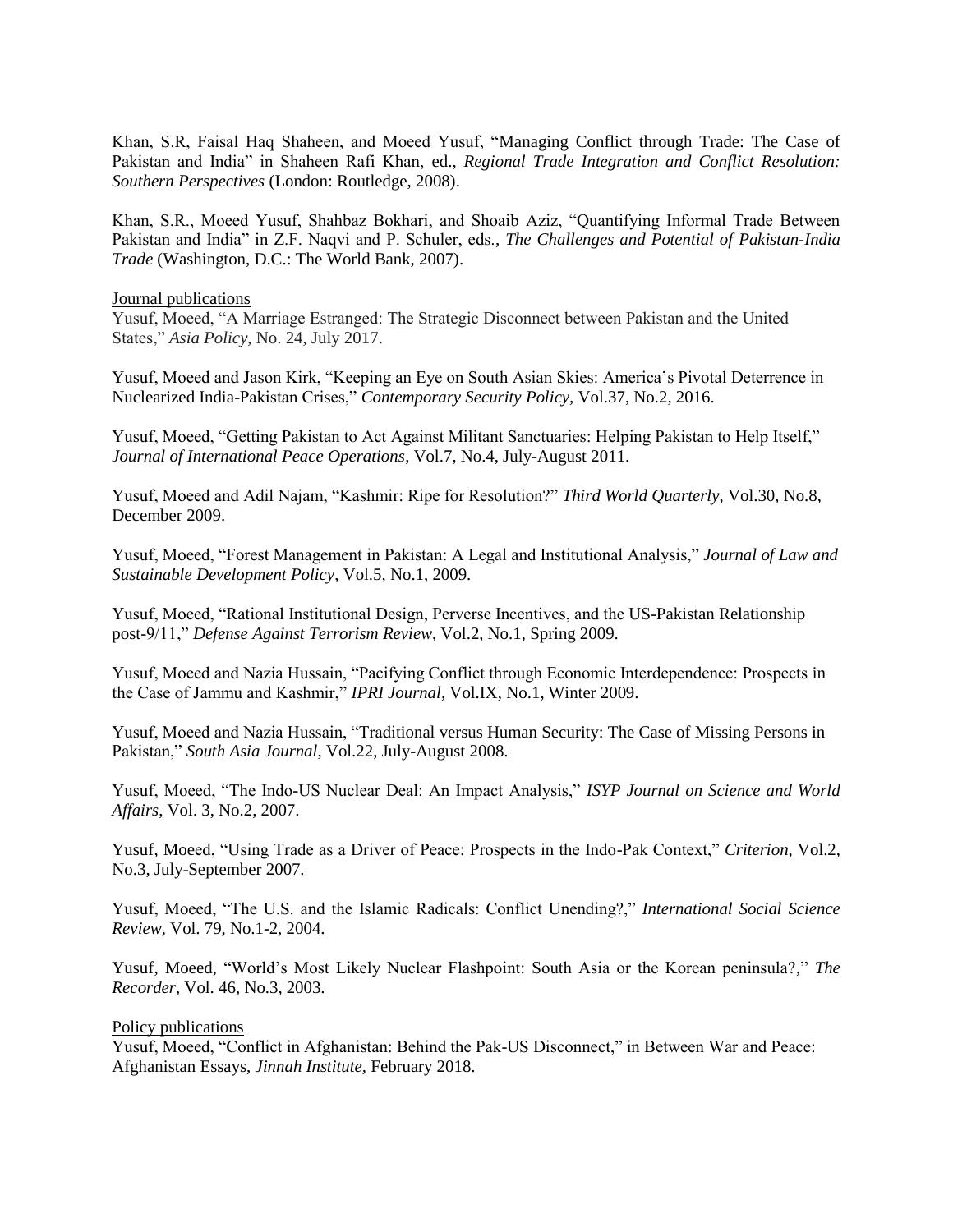Yusuf, Moeed, "Afghanistan-Pakistan Relations: The Prospect of Reviving Taliban Talks," Peace Brief, *United States Institute of Peace,* December 2015.

Yusuf, Moeed and Scott Smith, "Ashraf Ghani"s Pakistan Outreach: Fighting against Odds," Special Report, *United States Institute of Peace,* June 2015.

Yusuf, Moeed. "Decoding Pakistan"s "Strategic Shift" in Afghanistan," *Stockholm International Policy Research Institute,* May 2013.

Yusuf, Moeed, "Fixing Pakistan"s Civil-Military Imbalance: A Dangerous Temptation," Peace Brief, *United States Institute of Peace*, May 2012.

Yusuf, Moeed, Huma Yusuf, and Salman Zaidi, "Pakistan, the United States, and the End Game in Afghanistan: Perceptions of Pakistan"s Foreign Policy Elite," *Jinnah Institute and U.S. Institute of Peace*, 2011.

Yusuf Moeed, "Banking on an Outsider: Implications for Escalation Control in South Asia," *Arms Control Today*, Vol.41, June 2011.

Yusuf, Moeed, "Stability in the Nuclear Context: Making South Asians Safe," Security Brief, *Jinnah Institute*, February 2011.

Gopalaswamy, Bharath and Moeed Yusuf, "Nuclear South Asia: Implications of the Indian and Pakistani Arsenals," *Program in Arms Control, Disarmament, and International Security (ACDIS), University of Illinois,* Swords and Ploughshares series*,* Vol. XVIII, No.1, Fall 2010.

Yusuf, Moeed, "The U.S.-Pakistan Relationship and Finding an End State in Afghanistan," *CTC Sentinel*, Vol.3, Issue 9, September 2010.

Yusuf, Moeed, "Correcting America"s Image Problem in Pakistan," Peace Brief, *United States Institute of Peace*, August 2010.

Yusuf, Moeed, "Community Targeting for Poverty Reduction: Lessons from Developing Countries," *Fredrick S. Pardee Center for the Study of the Longer Range Future*, *Boston University*, Pardee Papers No.8, 2010.

Yusuf, Moeed, "Promoting Cross-LoC Trade: A Study of the Joint Chamber," Special Report, *United States Institute of Peace*, August 2009.

Yusuf, Moeed, "Predicting Proliferation: History of the Future of Nuclear Weapons," *Brookings Institution*, December 2008.

Yusuf, Moeed, "Does Nuclear Energy have a Future?," *Fredrick S. Pardee Center for the Study of the Longer Range Future*, *Boston University*, Pardee Papers No.3, November 2008.

Yusuf, Moeed, "Prospects of Youth Radicalization in Pakistan: Implications for U.S. Policy," *Brookings Institution*, 2008.

Yusuf, Moeed, "Poverty Reduction Initiatives in Pakistan: Search for an Optimal targeting Strategy," *Asian Development Bank*, 2007.